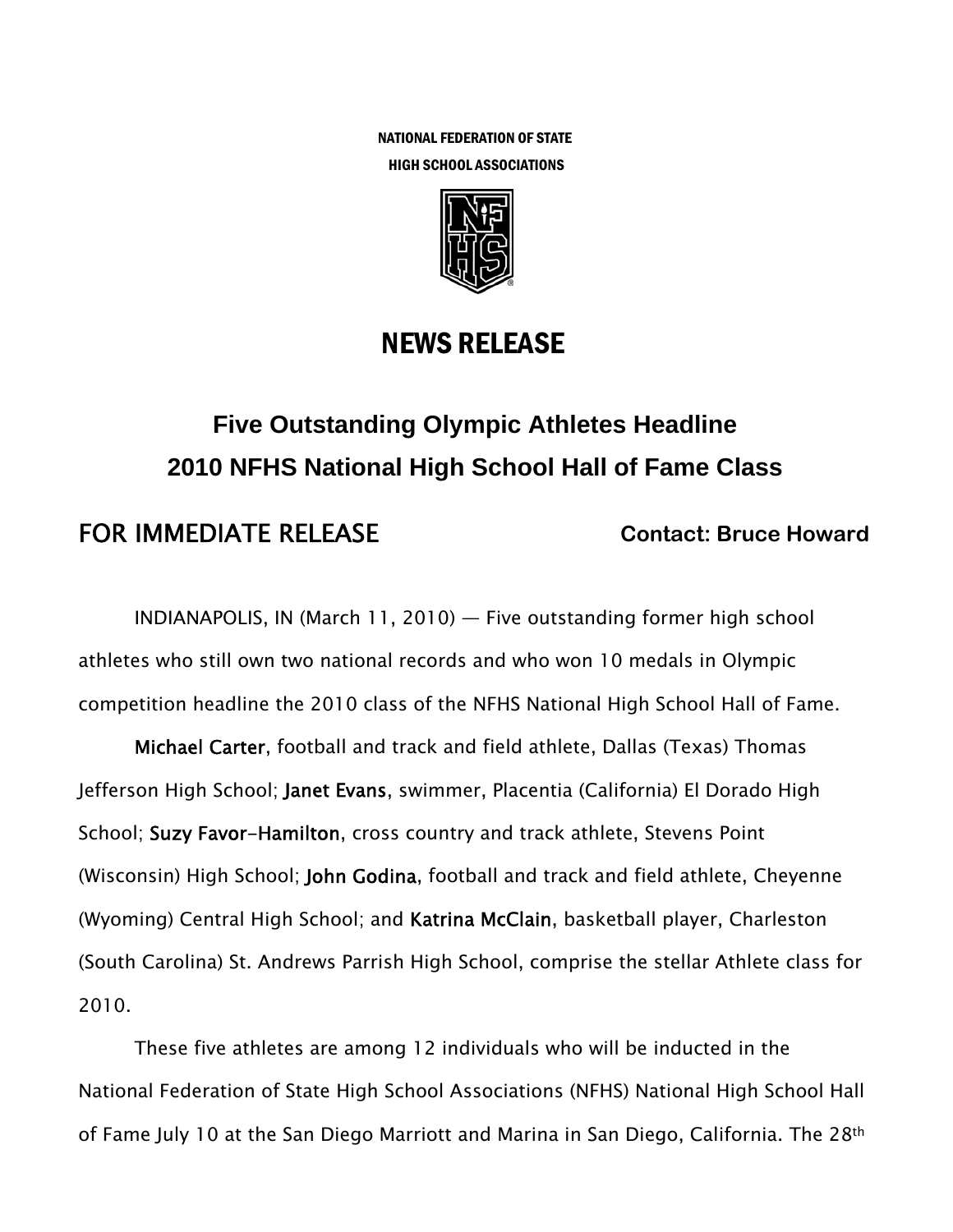Hall of Fame Induction Ceremony will be the closing event of the 91st annual NFHS Summer Meeting.

Carter still owns the national high school shot put record set in 1979 and was a silver medalist at the 1984 Olympics. Evans still owns the national high school 500 yard freestyle record set in 1988 and won four gold medals in three Olympic appearances. Favor-Hamilton won 11 state track and cross country titles and competed in three Olympics. Godina won three state discus and two state shot put titles and won the silver medal in the shot put in the 1996 Olympics. McClain helped her high school basketball team to a state title as a senior and played on 11 U.S. national teams, including three Olympic teams.

Three coaches were selected for the 2010 class. Alton "Red" Franklin, who won 367 games and 11 state football championships at Haynesville (Louisiana) High School; Richard Magarian, who led his wrestling teams at Coventry (Rhode Island) High School to 11 state championships; and **Ed Pepple**, who won 882 games and four state basketball titles at Mercer Island (Washington) High School, are the coaches selected for induction in the 2010 class.

The remainder of the 2010 class is composed of one contest official, one administrator, one fine arts leader and one individual from the field of sports medicine.

Gary Christiansen, a four-sport official from Mason City, Iowa; Willie Bradshaw, longtime athletic director for the Durham (North Carolina) School System; George Welch, a music teacher/fine arts coordinator from the Salt Lake City, Utah, area; and the late Dr. Vito Perriello, who practiced pediatric medicine in Charlottesville, Virginia, for 37 years and devoted a lifetime to the advancement of sports medicine, are the other individuals who will be inducted this year.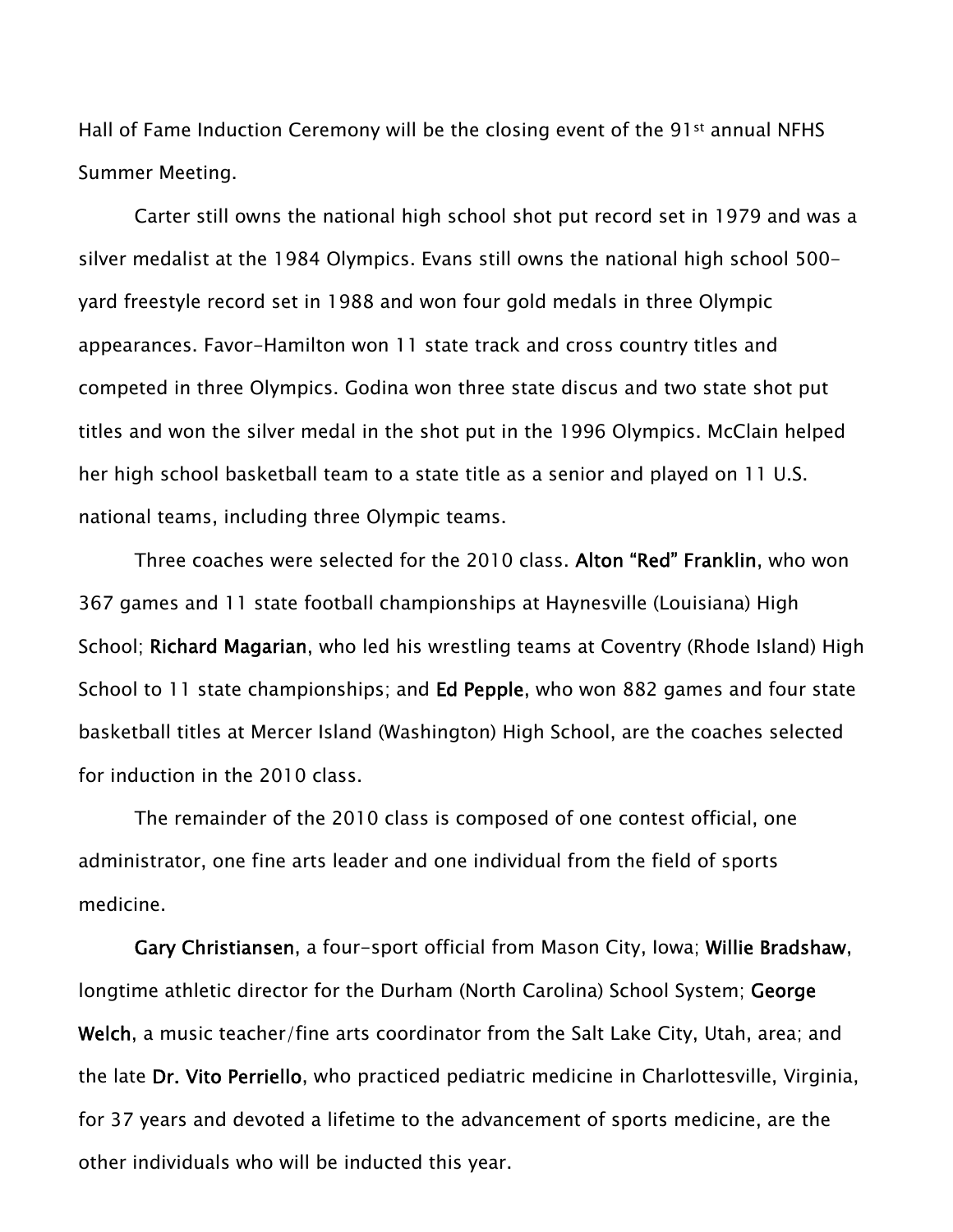The National High School Hall of Fame was started in 1982 by the NFHS to honor high school athletes, coaches, contest officials, administrators, fine arts coaches/directors and others for their extraordinary achievements and accomplishments in high school sports and activity programs. This year's class increases the number in the Hall of Fame to 374.

The 12 individuals were chosen after a two-level selection process involving a screening committee composed of active high school state association administrators, coaches and officials, and a final selection committee composed of coaches, former athletes, state association officials, media representatives and educational leaders. Nominations were made through NFHS member associations.

#### ATHLETES

# Michael Carter

 Without a doubt, Michael Carter is one of the top track and field athletes at all levels – high school, college and Olympic. He owns the longest-standing boys track record in the NFHS National High School Sports Record Book – a 77-0 shot put toss in 1979 during his senior season at Thomas Jefferson High School in Dallas, Texas. Incredibly, later that year, Carter reached 81-3½ in the shot put at the Golden West Invitational in California – an out-of-season meet that does not count for official high school records. In 2004, USA Track and Field rated the Golden West effort as the 16thtop moment in United States track and field history. Carter won three high school state titles in the shot put and one in the discus.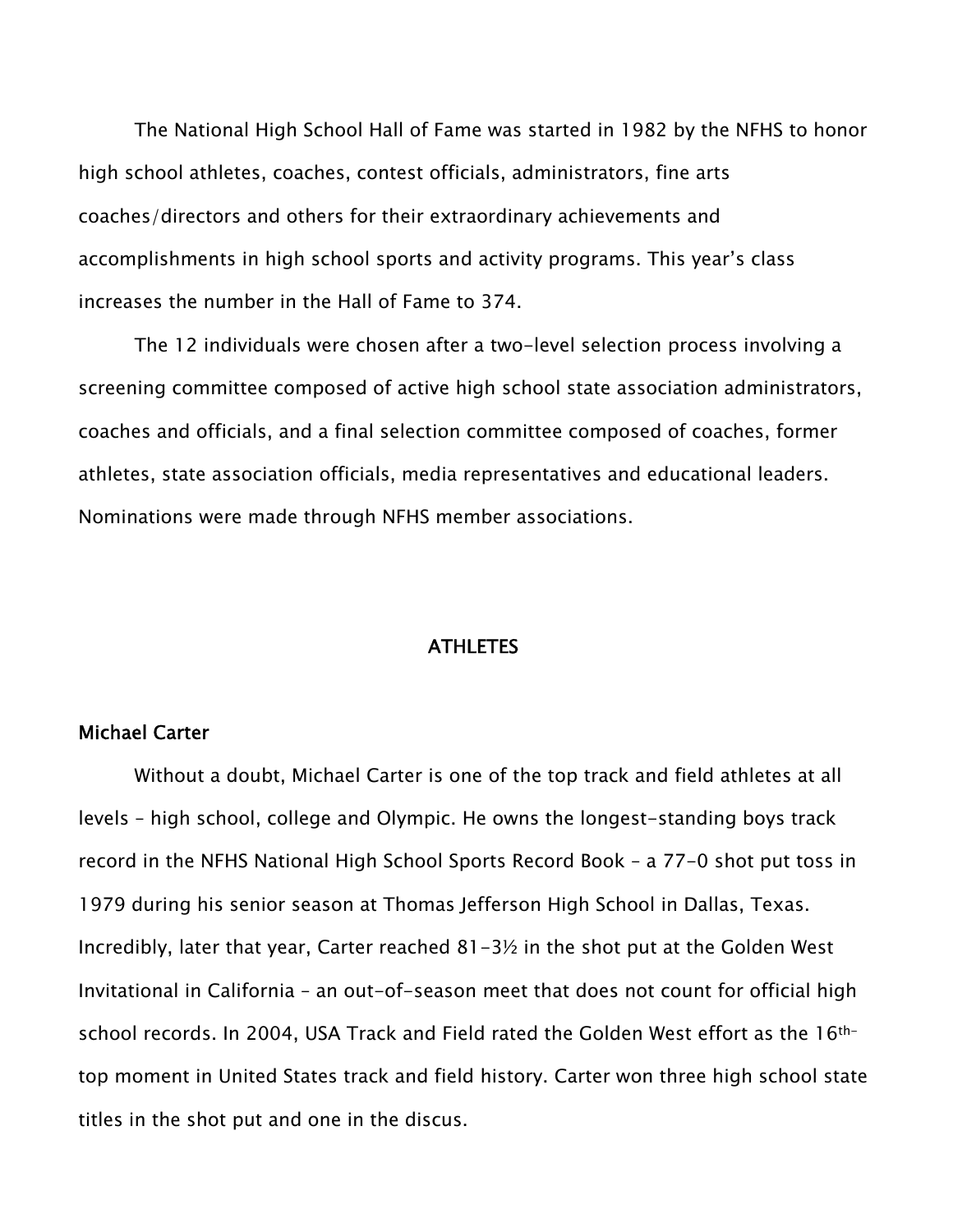At Southern Methodist University, Carter was a nine-time All-American in the shot put and discus and won three NCAA outdoor shot put championships. He also was a silver medalist in the shot put at the 1984 Olympics in Los Angeles.

Carter also excelled in football at all levels, including his nine-year career as a defensive nose tackle with the San Francisco 49ers that included three Super Bowl titles (1985, 1989 and 1990). Since he retired from pro football, Carter has worked with young track and field athletes, including his two sons and his daughter, Michelle, who owns the girls national high school shot put record of 54-10¾ set in 2003.

#### Janet Evans

 The state of California has produced a number of outstanding swimmers, but Janet Evans arguably is the greatest long-distance swimmer in U.S. high school history. At El Dorado High School in Placentia, California, Evans set the national record in the 500-yard freestyle in 1988 with a time of 4:37.30, a mark that still stands 22 years later. She also owned the national record in the 200-yard individual medley for five years. From 1987 to 1989, she set 10 California Interscholastic Federation-Southern Section records.

Evans competed in three Olympics (1988, 1992, 1996), winning five medals, including four gold. At the 1988 Games in Seoul, she won gold in the 400-meter freestyle, setting a world record that stood for 18 years. She also held the 1,500 meter freestyle world record for 19 years, and the 800-meter freestyle world mark set in 1989 survived four Olympics and was not broken until the Beijing Olympics in 2008.

Evans finished her career at the 1996 Olympics in Atlanta, where she handed the torch to Muhammad Ali to light the cauldron. At the end of her competitive career, Evans held seven world records, five Olympic medals (four gold) and 45 U.S. national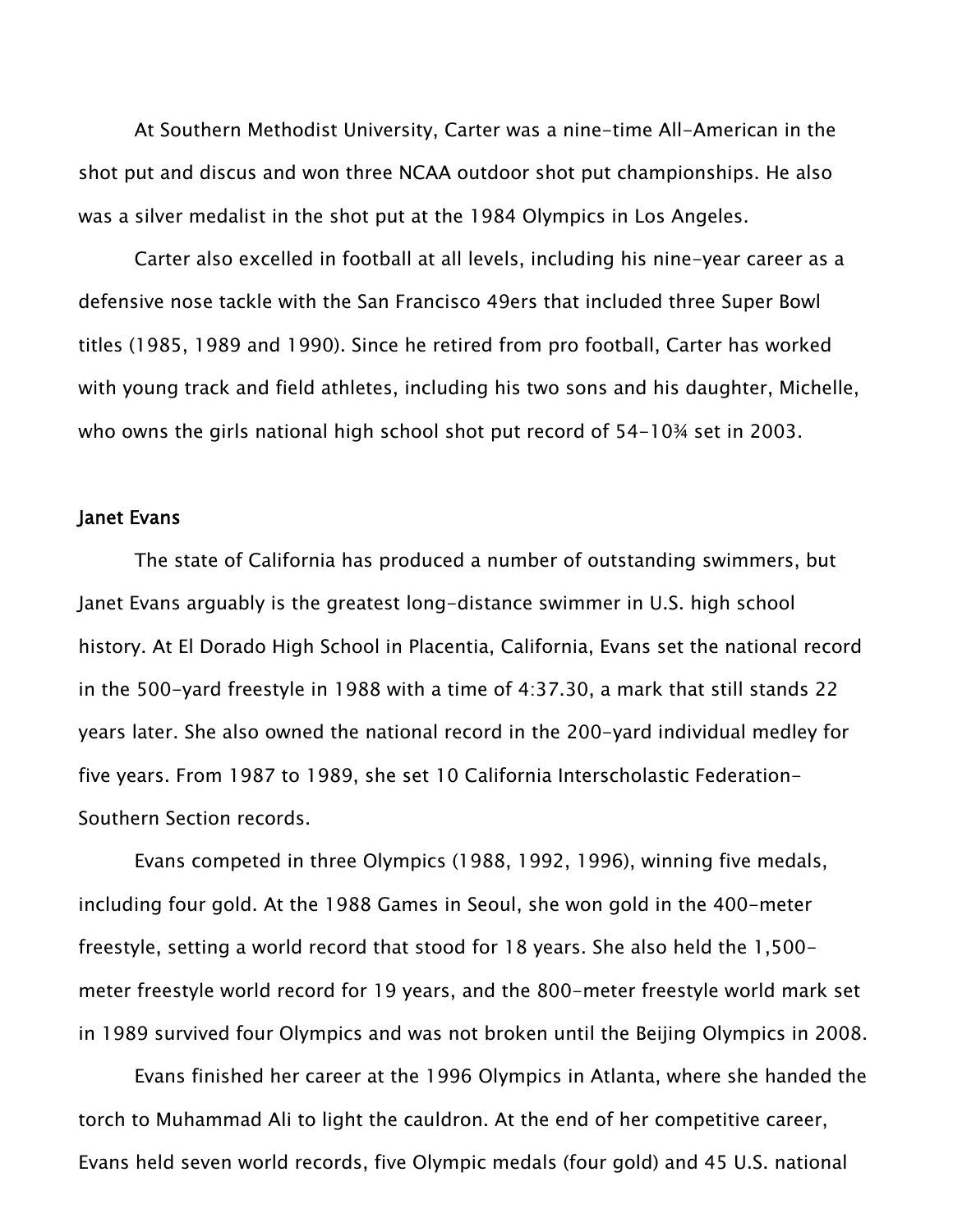titles. Since her retirement, Evans has been a motivational speaker and corporate spokesperson for a number of companies.

#### Suzy Favor-Hamilton

 Suzy Favor-Hamilton is one of the greatest distance runners in U.S. history – from her 11 state titles in Wisconsin, to her nine NCAA individual championships and finally to her three Olympic appearances. At Stevens Point (Wisconsin) High School, Favor-Hamilton won four state cross country championships and holds the state record for fastest time on a 3,200-meter course. On the track, she won the 1,600 meter run at the state meet four consecutive years, and she also claimed titles in the 800-meter run, 1,600-meter relay and 3,200-meter relay. She still holds the state 800-meter record set 24 years ago.

At the University of Wisconsin, in addition to the nine NCAA titles, Favor-Hamilton won 23 Big Ten Conference titles and 14 All-American honors. She was named Big Ten Athlete of the Decade for the 1990s.

Since her graduation from Wisconsin in 1991, Favor-Hamilton has competed extensively around the world. She made three Olympic teams (1992, 1996 and 2000) and was ranked No. 1 in the United States five times. In 2000, she was ranked No. 1 in the world with a 1,500-meter time of 3:57.40 and was named USA Track and Field Distance Runner of the Year. Since her retirement from competitive running, Favor-Hamilton has been a motivational speaker and works with women in Madison, Wisconsin, through her running/walking club.

# John Godina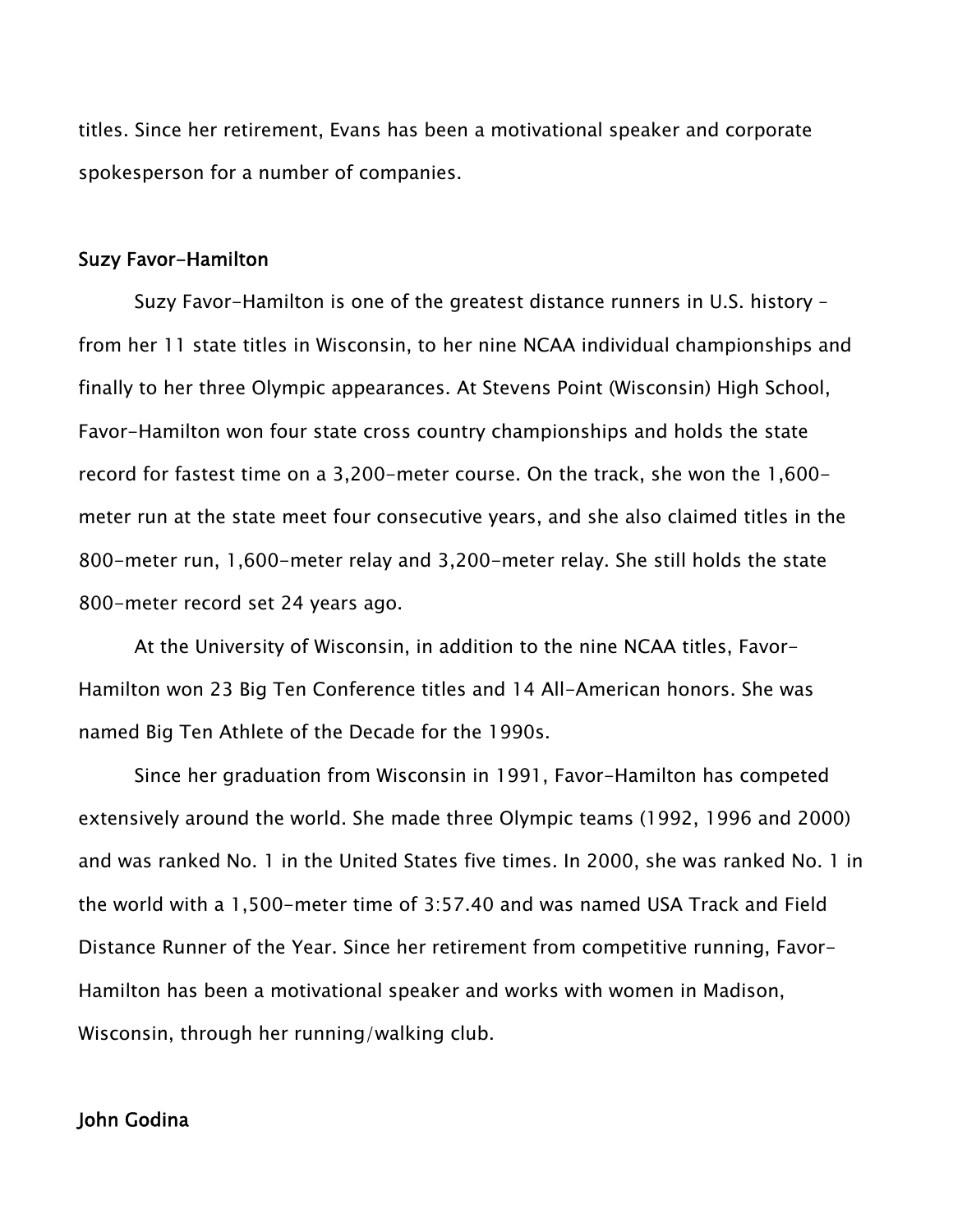The first Wyoming athlete to be inducted into the National High School Hall of Fame, John Godina was a football and track and field star at Cheyenne Central High School. In track and field, Godina won three state discus titles and two state shot put titles. He set state records in both events and those marks still stand today 20 years after his graduation. In football, Godina was a three-year starter and two-time allstate selection as an offensive guard and defensive lineman.

During his college competition at UCLA, Godina was an 11-time NCAA track and field All-American and won two NCAA discus titles and one outdoor shot put title. In 1995, he set the NCAA outdoor shot put record of 72-2 which still stands today.

Godina competed in three Olympics. In 1996, he was the first American in 72 years to make the Olympic team in both the shot put and discus and repeated the feat again in 2000. Godina won the silver medal in the shot put in the 1996 Games and was bronze medalist in 2000. He is a three-time World outdoor shot put champion, three-time U.S. outdoor shot put champion and four-time U.S. indoor champion. He is a two-time winner of the Jesse Owens Award as the outstanding American track and field athlete. Today, he works with track and field athletes in the throwing events at his World Throws Center in Mesa, Arizona.

# Katrina McClain

 Katrina McClain was one of the top basketball players in the country during her four years (1979-83) at St. Andrews Parrish High School in Charleston, South Carolina. As a senior, she helped her team to a 30-0 mark and the Class AAA South Carolina High School League championship while averaging 28 points, 15 rebounds and four blocks. During her four years, McClain scored 2,344 points and grabbed 1,377 rebounds. She was two-time all-state and was a Parade All-American as a senior.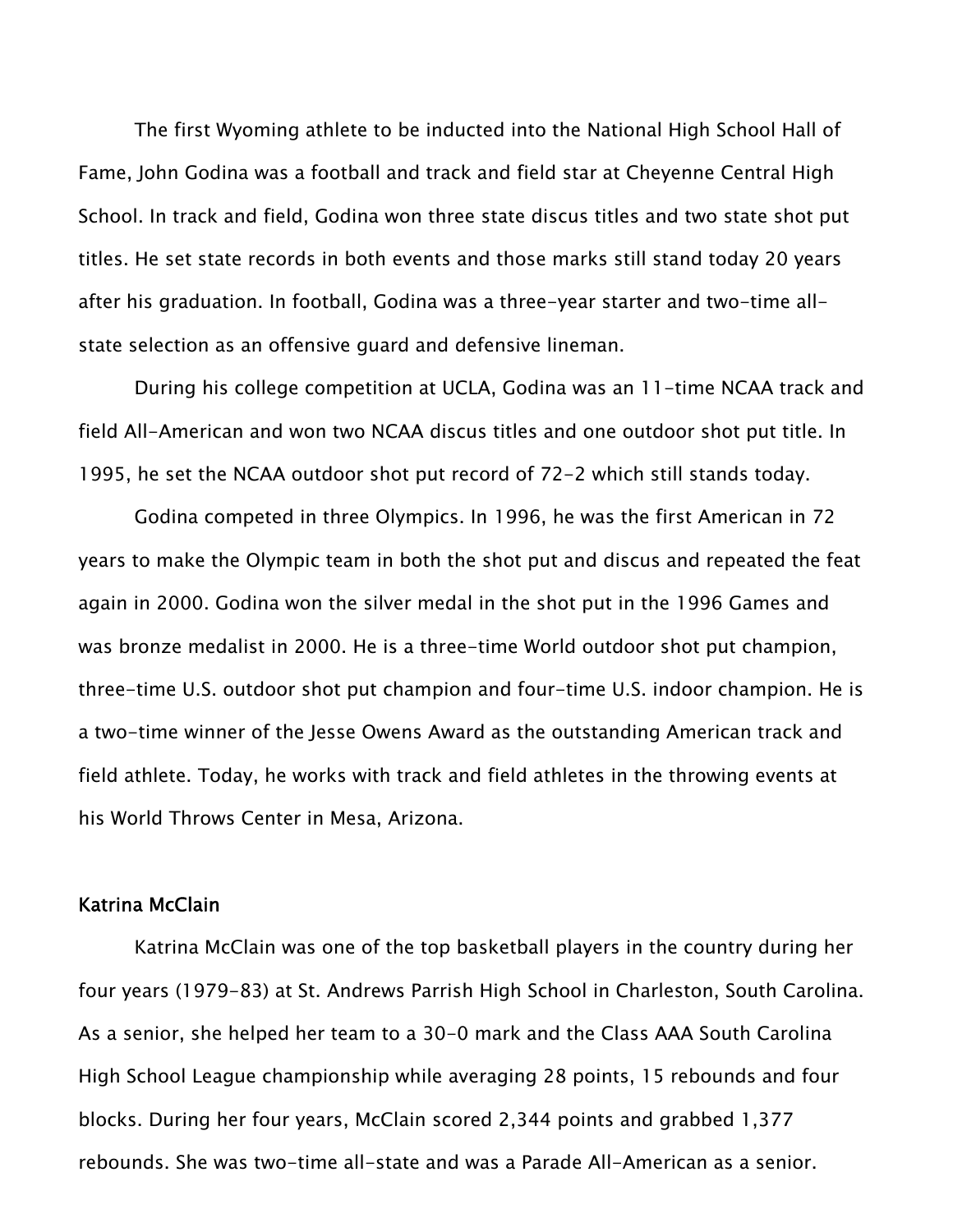At the University of Georgia, McClain helped her teams to a four-year mark of 116-15, two Southeastern Conference titles, four NCAA playoff berths and one Final Four in 1985. McClain set a number of Georgia records, including her 24.9 points per game, and was named national player of the year in 1987.

After college, McClain played on 11 U.S. national teams, including three Olympic teams. She helped the U.S. women's basketball team to two gold medals and a bronze in Olympic competition, two golds and one bronze in the World Championships, and one gold and one bronze in the Pan American Games. She played overseas for nine years and ended her career with the Atlanta Glory of the American Basketball League. Today, she heads the Katrina McClain Foundation in Charleston, which assists at-risk youths.

#### COACHES

# Alton "Red" Franklin

 After a stellar 35-year coaching career, Alton "Red" Franklin retired after the 2001 season as the second-winningest football coach in Louisiana history and No. 15 nationally. As the football coach at Haynesville High School, Franklin won 367 games, lost only 76 and had seven ties – a winning percentage of .822. Franklin's teams won 11 state championships during four different decades – two in the 1970s, two in the 1980s, six in the 1990s and the final one in 2000. In addition to the 11 state titles, his teams finished second four other times.

Franklin's teams won 27 district championships and participated in the state playoffs 31 times. Haynesville had eight undefeated seasons under Franklin's guidance and registered 191 shutouts. His teams won four consecutive state championships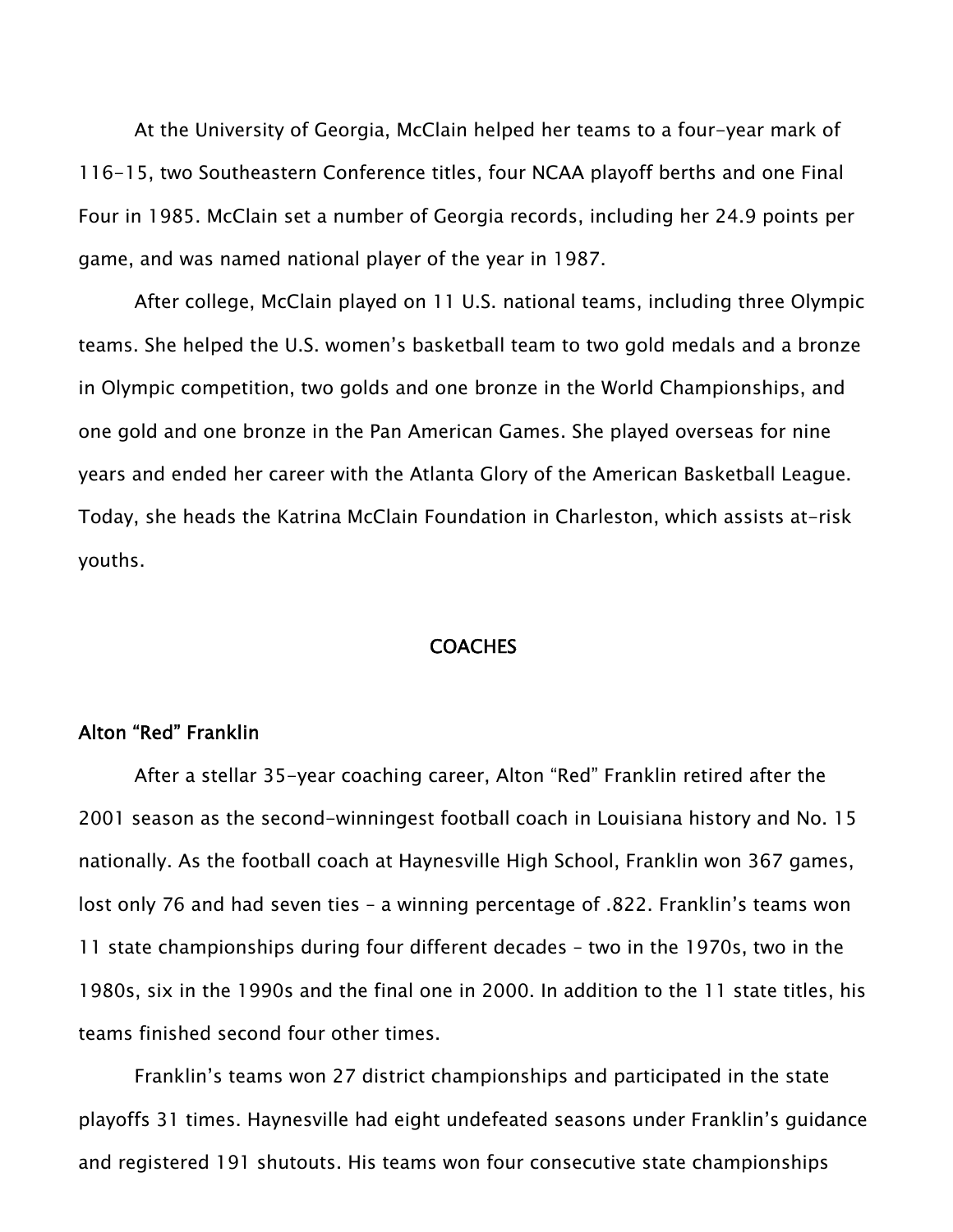from 1993 to 1996. Franklin was named state coach of the year six times and district coach of the year 23 times. A member of the Louisiana High School Hall of Fame, Franklin returned to Haynesville in 2003 as a volunteer assistant coach for his son, who is now serving as head coach.

# Richard Magarian

 Dominating would be the best term to describe Richard Magarian's tenure as wrestling coach at Coventry (Rhode Island) High School. During his 34 years at Coventry (1962-96), Magarian compiled a 239-26 record and led his teams to 11 state championships. In addition, during some years while serving as the school's assistant principal, Magarian was an assistant coach and was a part of eight other state championship teams. Overall, during his tenure at the school, Conventry won 19 state and 22 league championships, including 14 consecutive state titles.

During the 1980s, Coventry High School was ranked first in the nation and voted "Team of the Decade" by USA Wrestling. Magarian was co-founder of the Wrestling USA of Rhode Island and has directed the Rhode Island Interscholastic League (RIIL) state wrestling championships since 1972. He has been inducted into the Rhode Island Wrestling Hall of Fame, the New England Wrestling Hall of Fame and the RIIL Hall of Fame. In addition to serving as teacher, coach and assistant principal at Coventry, Magarian eventually became the school's principal. Since 1996, Magarian has served as assistant executive director of the RIIL.

#### Ed Pepple

 Ed Pepple retired last year after a phenomenal 42-year career as basketball coach at Mercer Island (Washington) High School. Pepple compiled an 882-237 record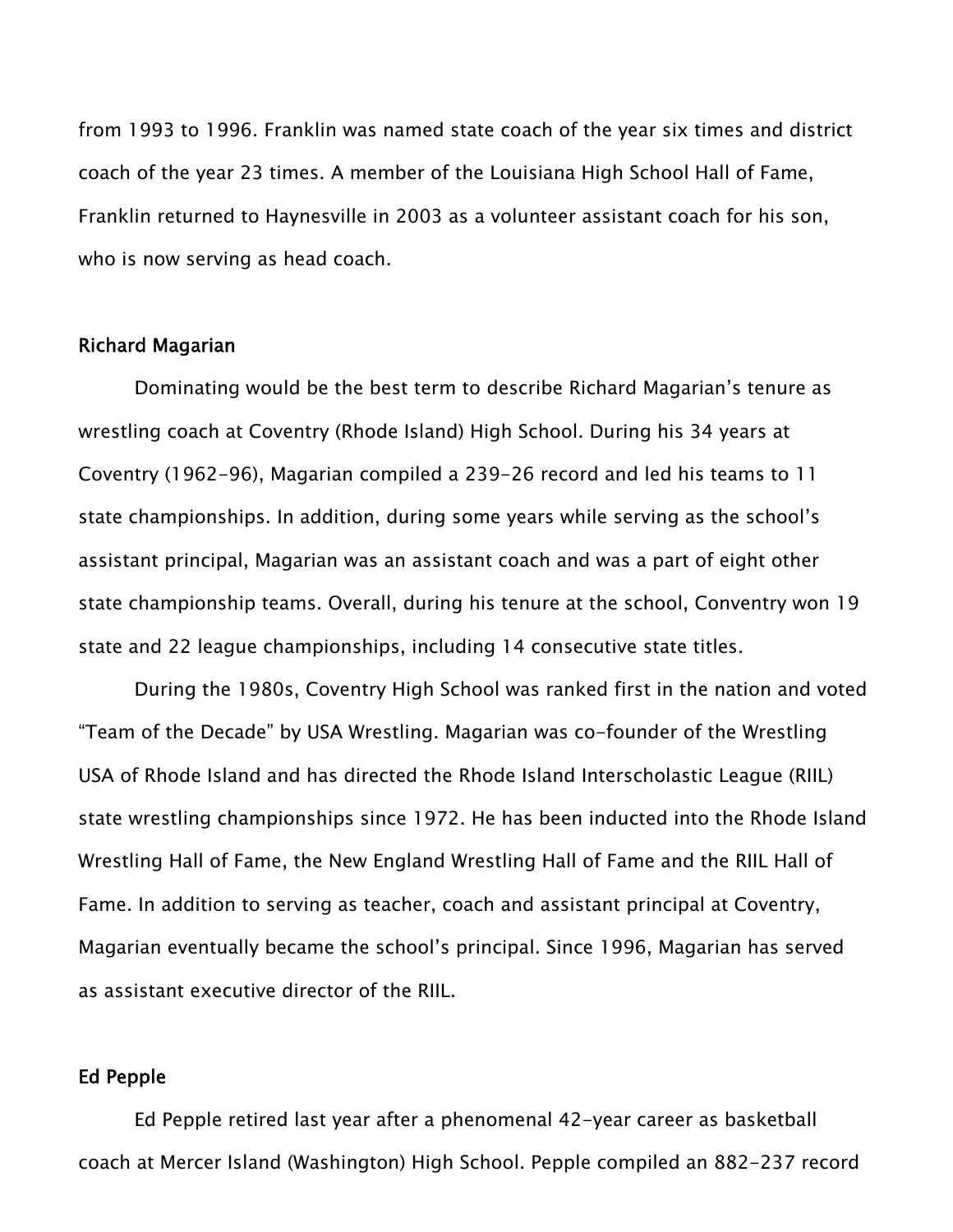at Mercer Island, winning four state championships, finishing second three other times and claiming 23 league championships. Including six years at Fife High School and Longview Mark Morris High School to begin his career, Pepple's overall 48-year record was 952-306. He is the winningest coach in Washington history and ranks No. 11 nationally according to the NFHS National High School Sports Record Book.

Pepple has been inducted into the National High School Athletic Coaches Association (NHSACA) Hall of Fame, Washington Interscholastic Basketball Coaches Association (WIBCA) Hall of Fame, Washington Interscholastic Activities Association Hall of Fame and the Puget Sound Hall of Fame. Pepple was one of the founders of the WIBCA. He has been named state coach of the year on numerous occasions and was NHSACA National Coach of the Year in 1998. In 1997, the National Association of Basketball Coaches selected Pepple as Coach of the Year.

#### **OFFICIAL**

#### Gary Christiansen

 Gary Christiansen is one of four officials in the state of Iowa who has officiated a state championship game in football, girls basketball, boys basketball and baseball in the same school year, and he is the only official to accomplish this feat four times. The Mason City, Iowa, veteran is in his 42<sup>nd</sup> year of officiating and recently completed his  $33<sup>rd</sup>$  year in the state football playoffs, including his 15<sup>th</sup> state championship game.

Christiansen has officiated 67 football playoff games (15 championships), 26 state baseball tournaments (14 championship games), 26 boys state basketball tournaments (15 championship games) and 18 girls state basketball tournaments (10 championship games). In these four sports combined, Christiansen has officiated 187 state tournament games.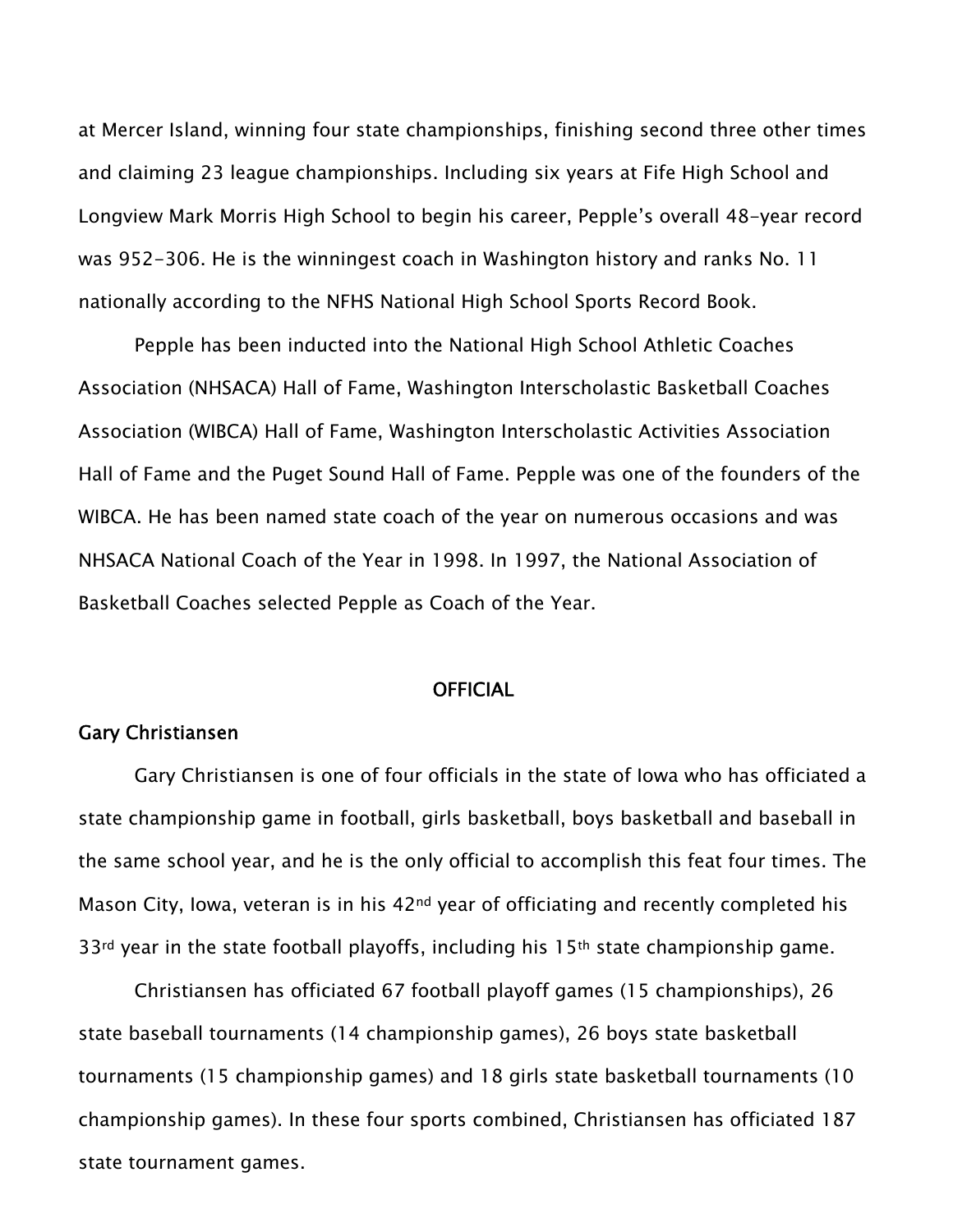A registered official since 1968, Christiansen has served the Iowa High School Athletic Association (IHSAA) as rules interpreter in baseball, basketball and football for the past 25 years. For the past four years, he has been a presenter at IHSAA officiating mechanics clinics in the same sports. Christiansen is a business instructor and chair of the Business Division at North Iowa Area Community College (NIACC) in Mason City. He received NIACC's Outstanding Faculty Member award in 2004 and was chosen 2009 Outstanding Faculty Member by the Iowa Association of Community College Trustees.

#### ADMINISTRATOR

#### Willie Bradshaw

Willie Bradshaw retired in 1995 after a legendary career in North Carolina as an athlete, coach, athletic director, state association leader and school system athletic administrator. Bradshaw was a star athlete on the 1943 Durham Hillside High School football team that won every game by shutout en route to the state title.

 After playing professional baseball for the Durham Eagles in the Negro Leagues in the early 1950s, Bradshaw began a distinguished basketball and football coaching career at I.E. Johnson High School in Laurinburg. He also coached at Lincoln High School in Chapel Hill, Dudley High School in Greensboro and Hillside in Durham. In five years at Lincoln, Bradshaw's teams were 50-4-3 with three state titles. In 14 years as a basketball coach, Bradshaw teams won 215 games with two state runnerup finishes. He also served as athletic director at these schools.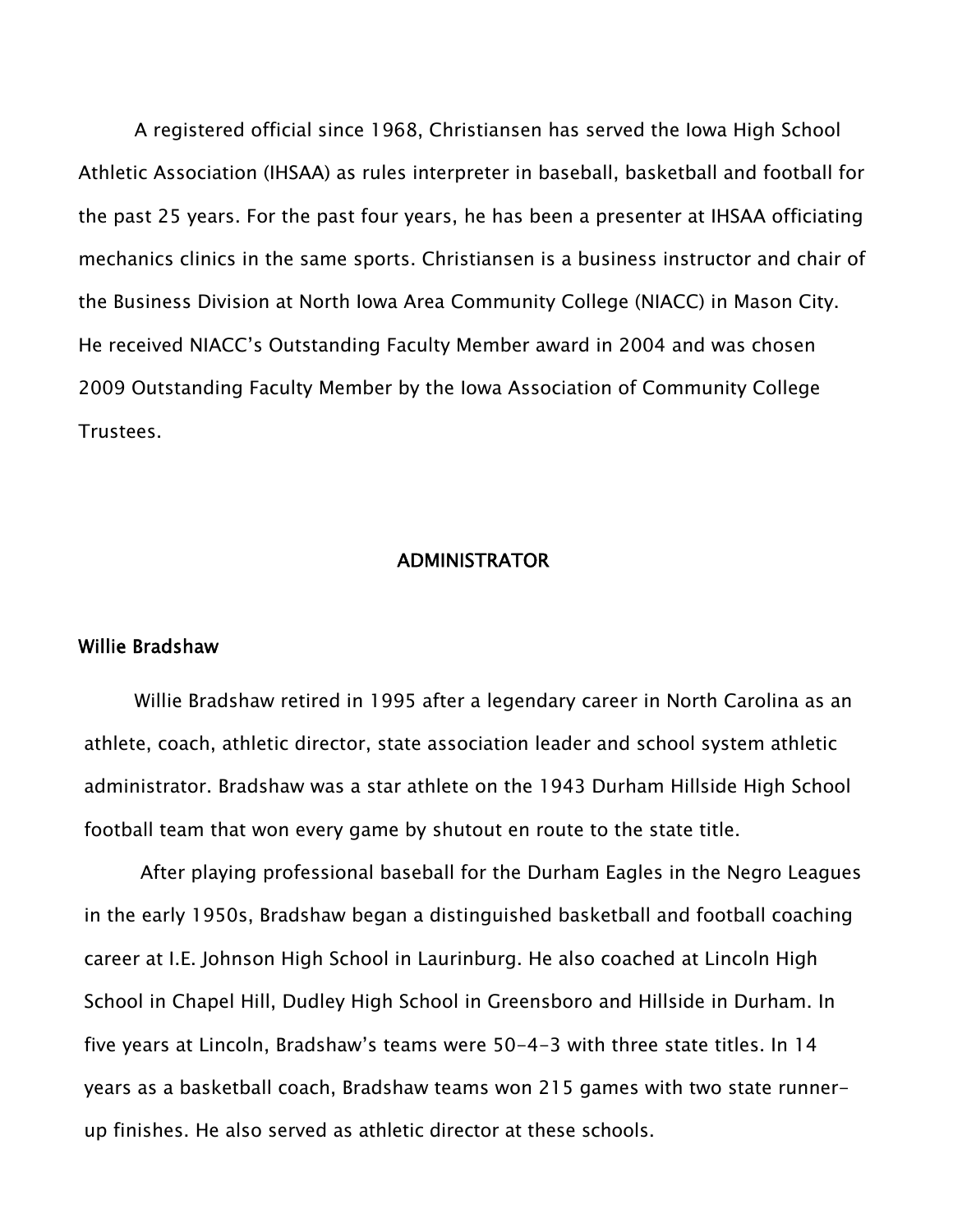In 1978, Bradshaw became the system athletic director for the Durham City Schools and held that position for 13 years. He then worked in a similar capacity with the merged Durham County school system for another four years until his retirement. Bradshaw was president of both the North Carolina Coaches Association and the North Carolina Athletic Directors Association (NCADA). Bradshaw was a charter member of the task force that helped create and implement the NFHS Dreamers and Doers program in the late 1980s.

#### FINE ARTS

### George Welch

Through his musical talents, George Welch had a profound impact on thousands of young people in Utah and throughout the world during his 35-year educational career. Welch was director of vocal music at Murray High School and Bingham High School for seven years before serving an eight-year stint as coordinator of fine arts for the Jordan School District in Salt Lake City. He then moved into administrative roles as coordinator of recruiting for the Jordan School District, principal of Brighton High School for three years and executive director of human resources for the Jordan School District. He retired in 2005 but after a year off, Welch returned to Riverton High School in 2006 as assistant principal.

After moving into administrative roles, Welch remained active as a festival adjudicator, guest conductor and clinician. In addition to these positions, Welch was director of the Salt Lake Symphonic Choir for 31 years. During this time, the choir toured 30 states, four provinces of Canada, Russia and Armenia. The choir was always available to any schools that wanted help with raising funds for their music programs.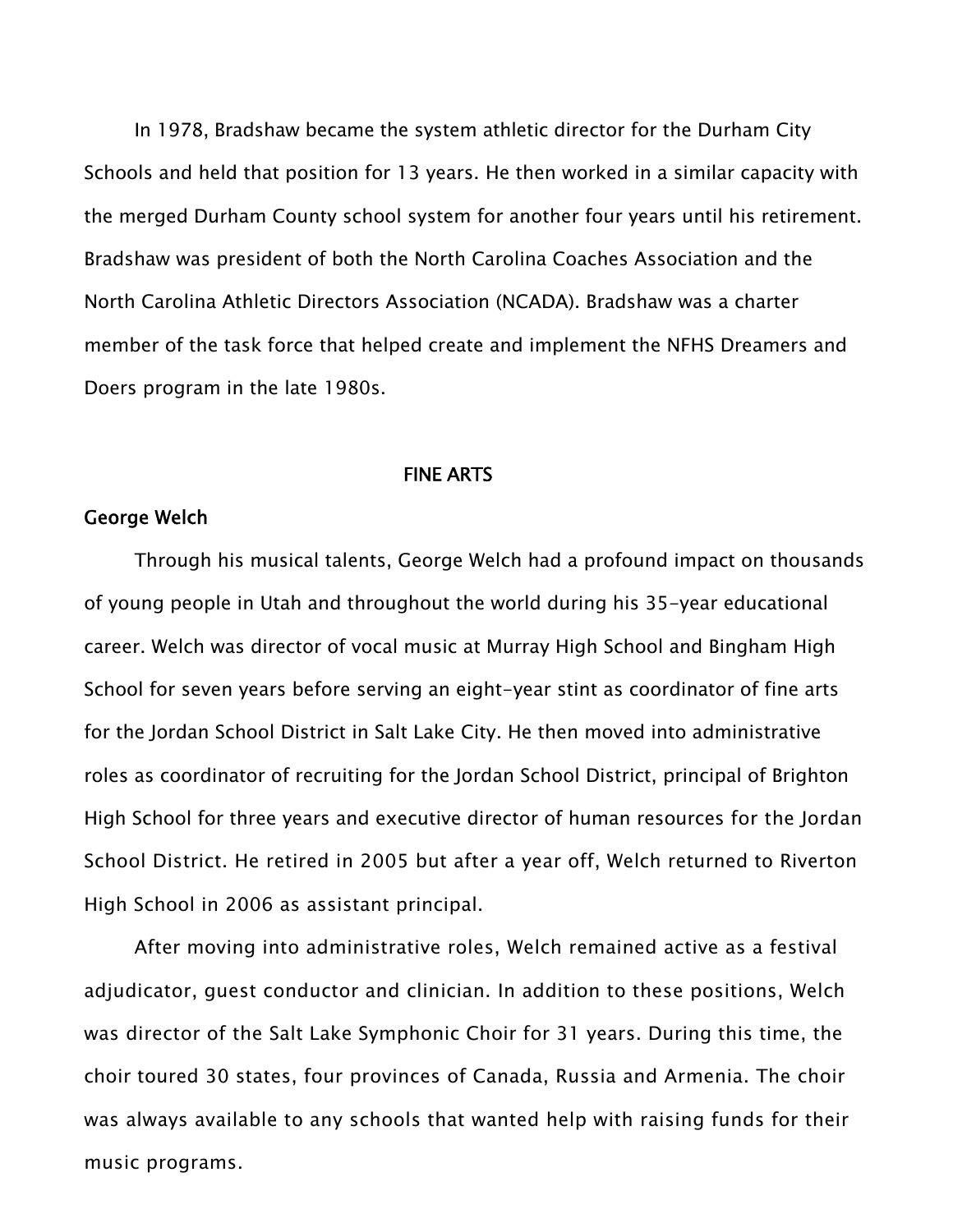Welch served on the NFHS Strategic Planning Committee in 2005, the NFHS Music Committee from 1997 to 2000 and the NFHS Music Journal review board since 1997. He was president of the Utah Music Educators Association and the Utah chapter of the American Choral Directors Association. He was inducted into the Utah High School Activities Association Circle of Fame in 2005 and the Bingham High School Hall of Fame in 1978.

#### **OTHER**

#### Dr. Vito Perriello

Dr. Vito Perriello, who passed away in March 2009, had a profound impact on thousands on student-athletes at the local, state and national levels. In 1971, Perriello moved to Charlottesville as a founding partner of Pediatrics Associates. He was well-known for his commitment to his patients that extended well beyond his office door, often answering questions at sports events or taking calls late into the night. By the end of his career, he was often caring for the third or fourth generation of his patients' families, and loved seeing how he had touched their lives.

During his distinguished pediatric career, Perriello developed an expertise in attention deficit hyperactivity disorder (ADHD) as well as sports medicine. He was widely published and gave lectures around the country, and authored leading manuals for coaches on concussions and weight loss in wrestling.

Perriello brought his considerable medical expertise to the national level by serving on the NFHS Sports Medicine Advisory Committee for 11 of the 13 years it has existed, including five years as chair. He also was editor of all three editions of the NFHS Sports Medicine Handbook. While on the committee, Perriello